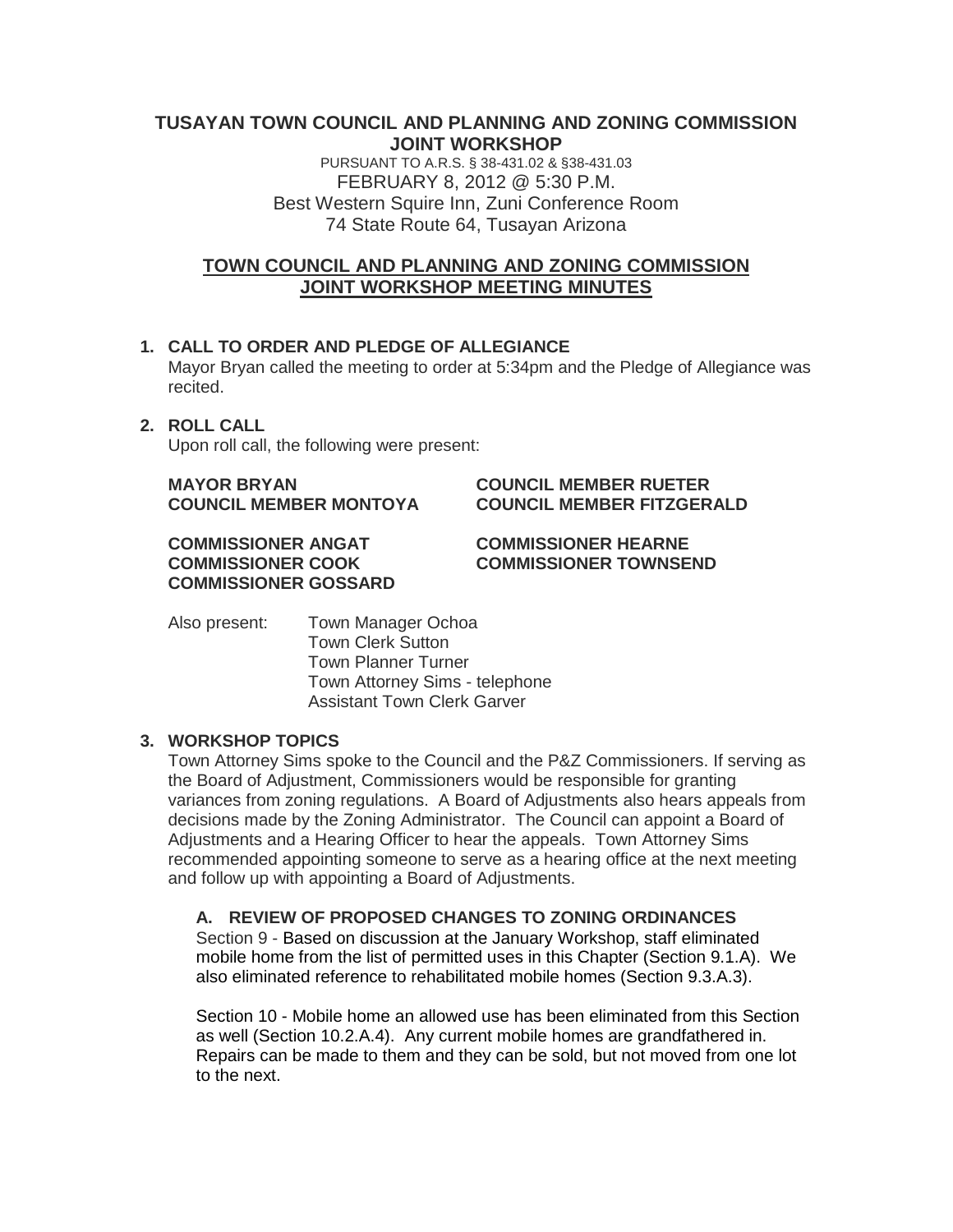Section 11 - A mobile home was eliminated as an option for a temporary office during building construction (Section 11.3.A).

The Mayor requested that the Council and Commissioners forward their opinions on the commercial and industrial CUPS to the Town Manager and Town Planner. A new town zoning map or plat was requested with as much CUP information as could be added.

Section 13 - The following sections were revised to eliminate the future use of mobile homes: 13.1-4.A, 13.1-6.M, 13.3-2.A, 13.7-2.A, 13.9-2.I.2, 13.11-2.A.3 and 13.11-3.A.4. Section13.1-6.E was amended to give credit for existing landscaping when providing landscaping on manufactured home spaces.

Section 14 - In reply to the Councils questions regarding personal and commercial use of marijuana, the Town Attorney advises as follows: "The terms "commercial" and "personal" don't even appear in the statute, but I think your question relates to the restrictions on medical marijuana dispensaries and an individual's right to grow his/her own medical marijuana. Under ARS Section 36- 2804.03 if there is no medical marijuana dispensary within 25 miles of a patient's home, the patient or someone designated by the patient may grow medical marijuana for the patient's medical use.

If, however, there is a medical marijuana dispensary authorized by and registered with DHS, then persons residing within 25 miles from the dispensary would not be allowed to grow their own medical marijuana. The dispensary would (using the terms you used) be a commercial use regulated by DHS and by the local jurisdiction, if the local jurisdiction has adopted zoning classifications dealing with medical marijuana dispensaries. "

Section 15 - In Sections 15.3.J and 15.3.K the responsibility for requiring bus parking and allowing compact car spaces was changed from the Planning and Zoning Commission to the Town Manger or designee.

An additional modification was made to Section 15.3.B that changes the ratio of trees to be planted in the interior portions of a parking lot from 1 per 2,000 square feet to 1 per 10,000 square feet.

The Council may also wish to consider a provision that would require the review of parking lot plans in the event of a change in the use of the building on a site. Specifically, a review of plans with consideration for the addition of bus parking, parking lot landscaping and substitution of compact parking spaces may be appropriate.

Council Member Rueter was concerned with not knowing current CUPS that the standards for parking may be too restrictive and with the new Hwy project taking up about a third of the parking gone, he desired that the zoning be carefully decided. Staff was asked to provide parking standards from some other jurisdictions for purposes of comparison.

Section 16 - In response to the request to address visitor information signage, staff has added a definition for this type of a sign in Section 16.1. This sign type has been added to Section 16.4.D as a kind of special purpose sign which would be allowed in any zone as a wall sign or a portable, sandwich board sign. In response to comments regarding the removal of signs where a business has been discontinued, the time period to effect the removal has been changed from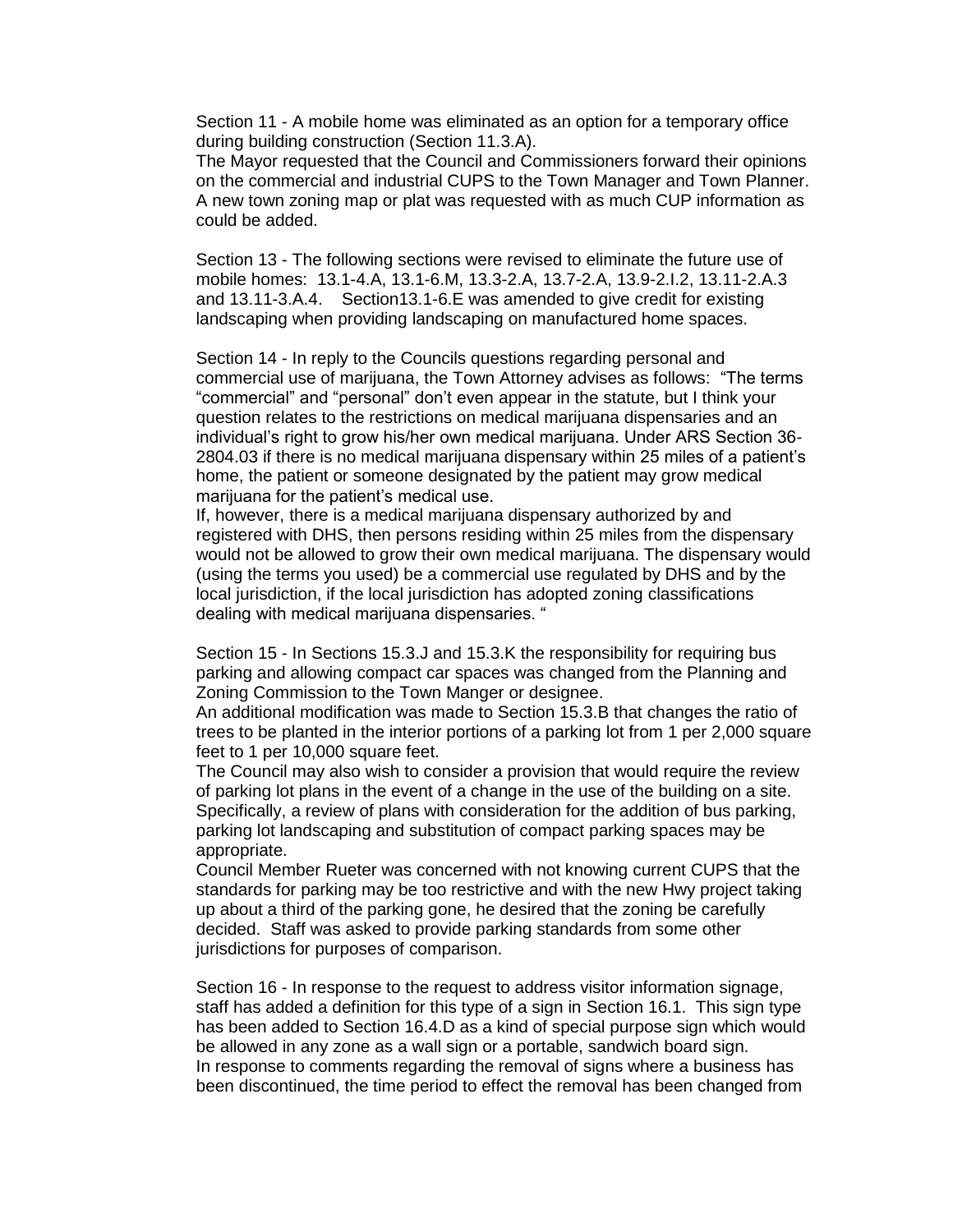90 days to 6 months. Also, the Town Manager is now authorized to allow just the removal of the sign message, leaving the sign structure in place. The Council directed a change in the visitor information sign to possibly list nonprofit, community based organizations as being exempt.

Section 17 - There was discussion at the January 9 Workshop regarding phasing out of high energy use lighting over time. Being primarily a land use regulation, the Zoning Ordinance is perhaps not the best means to accomplish this objective. A better approach might be a separate ordinance that focuses on energy use from a broader perspective. However, respecting the views expressed by the Council, staff has provided some language at the beginning of this section that encourages the use of energy efficient lighting. There was discussion at the workshop regarding holiday lighting and a general desire to relax regulations regarding the times when holiday lighting is allowed. Section 17.8.B has been changed to allow more time before and after the Christmas holiday for holiday lighting. A provision was also added to permit holiday lighting around other nationally recognized holidays.

Section 18 - Section 18.5.A has been changed to provide credit for existing landscaping. Section 18.5.A.5 has been changed to require consultation with the Sanitary District by the Town Manager before a waiver is granted to the requirement to use treated effluent for landscaping purposes.

Section 19 - In response to comments at the Workshop, the ability to expand a nonconforming mobile home park has been eliminated (Section 19.6.B).

Section 20 - At the January Workshop, Councilmembers indicated a preference to leave Section 20 as is with regard to the approval of CUPs (by the Planning and Zoning Commission) and having the Town Council conduct its own public hearing on items forwarded to it by the Planning and Zoning Commission. The 300 foot distance requirements in Section 20 for public notice, Sections 20.3-2.E, 20.4-4.F, 20.5.B and 20.7-2.F, have been changed to 150 feet which is consistent with the protest petition provisions in this same section. Staff consulted with the Town Attorney regarding the appeal provisions in Section 20. The issue was who could appeal a decision of the Commission to the Council. State Law states that any member of the public can appeal a decision to the Council. The Town Attorney advises that this has been "carved back" so that the person appealing must show "particularized harm".

#### **B. REVIEW OF DESIGN REVIEW OVERLAY**

The Council has expressed a desire to begin the review of the Design Review Overlay. A copy of the document is included with the e-mail transmitting the staff report.

The Tusayan Design Review Overlay (DRO) was approved by the County Board of Supervisors on October 16, 1995, which is nearly 17 years ago. The document was prepared with involvement from the Tusayan Planning Committee and with reliance on the National Park Service Architectural Guidelines for the Grand Canyon National Park (1994). The guidelines relate to all development within the community with the exception of single family residential.

The DRO deals with architectural style, materials and color, site design, sign, lighting and environmentally sensitive development. Within each main topic area